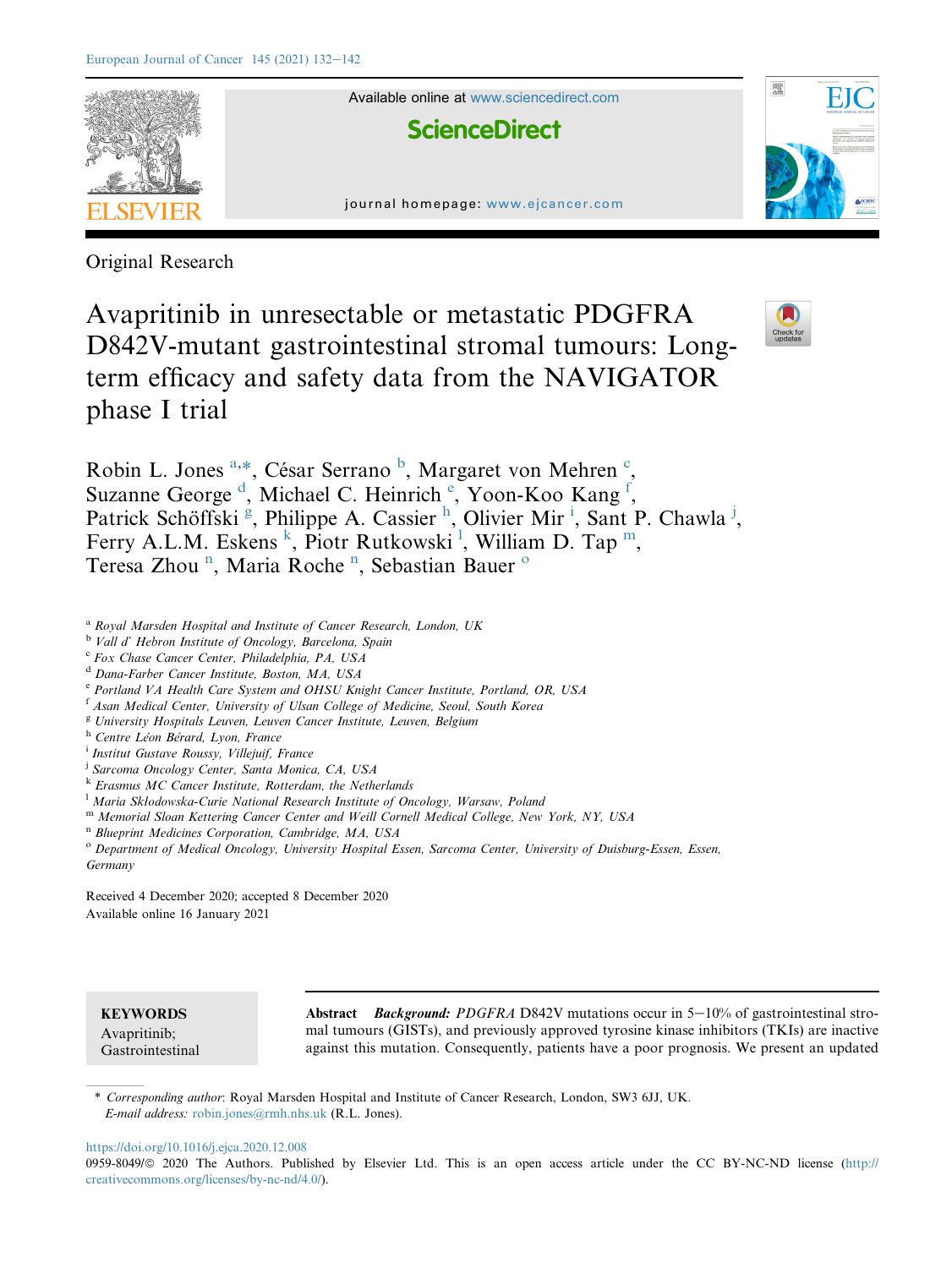stromal tumours; Phase 1; PDGFRA

analysis of avapritinib efficacy and long-term safety in this patient population.

Methods: NAVIGATOR (NCT02508532), a two-part, open-label, dose-escalation/doseexpansion phase I study, enrolled adult patients with unresectable GISTs. Patients with PDGFRA D842V-mutant GIST were a prespecified subgroup within the overall safety population, which included patients who received  $\geq 1$  avapritinib dose. Primary end-points were overall response rate (ORR) and avapritinib safety profile. Secondary end-points were clinical benefit rate (CBR), duration of response (DOR) and progression-free survival (PFS). Overall survival (OS) was an exploratory end-point.

Results: Between 7 October 2015 and 9 March 2020, 250 patients enrolled in the safety population; 56 patients were included in the *PDGFRA* D842V population, 11 were TKI-naïve. At data cut-off, median follow-up was 27.5 months. Safety profile was comparable between the overall safety and PDGFRA D842V populations. In the PDGFRA D842V population, the most frequent adverse events were nausea (38 [68%] patients) and diarrhoea (37 [66%]), and cognitive effects occurred in 32 (57%) patients. The ORR was 91% (51/56 patients). The CBR was 98% (55/56 patients). The median DOR was 27.6 months (95% confidence interval [CI]: 17.6—not reached [NR]); median PFS was  $34.0$  months (95% CI: 22.9—NR). Median OS was not reached.

Conclusion: Targeting PDGFRA D842V-mutant GIST with avapritinib resulted in an unprecedented, durable clinical benefit, with a manageable safety profile. Avapritinib should be considered as first-line therapy for these patients.

ª 2020 The Authors. Published by Elsevier Ltd. This is an open access article under the CC BY-NC-ND license [\(http://creativecommons.org/licenses/by-nc-nd/4.0/\)](http://creativecommons.org/licenses/by-nc-nd/4.0/).

## 1. Introduction

Over 85% of gastrointestinal stromal tumours (GISTs) are driven by oncogenic mutations in genes encoding KIT or platelet-derived growth factor receptor A (PDGFRA) receptor tyrosine kinases [\[1](#page-9-0)[,2](#page-9-1)]. Between 5% and 6% of GISTs harbour PDGFRA D842V mutations. Patients with unresectable or metastatic PDGFRA D842V-mutant GIST have a poor prognosis, as imatinib and other approved kinase inhibitors have no proven efficacy for this mutation  $[3-6]$  $[3-6]$  $[3-6]$ . Studies of these agents have shown median progression-free survival (PFS) of 3–6 months and median overall survival (OS) of approximately 15 months [\[5](#page-9-3),[7,](#page-10-0)[8\]](#page-10-1). These factors highlight the unmet need for patients with advanced PDGFRA D842V-mutant GIST.

Avapritinib (BLU-285, Blueprint Medicines Corporation, Cambridge, Massachusetts, USA) is a selective, potent inhibitor of mutated KIT and PDGFRA. Avapritinib is approved in the USA for treatment of adults with unresectable or metastatic GIST harbouring a PDGFRA exon 18 mutation, including PDGFRA D842V mutations, and in the European Union for adults with unresectable or metastatic GIST harbouring a *PDGFRA* D842V mutation  $[9,10]$  $[9,10]$  $[9,10]$ . Approvals were based on previously published findings from the NAVIGATOR study (NCT02508532). The maximum tolerated dose (MTD) determined in NAVIGATOR part 1 was avapritinib 400 mg once daily (QD); the recommended phase II dose (RP2D) was 300 mg QD [\[11](#page-10-4)].

As responses to avapritinib have proved durable in this population compared with other approved tyrosine kinase inhibitors (TKIs), long-term toxicities have become more clinically relevant. As such, we present updated, longer-term analyses of avapritinib safety from NAVIGATOR parts 1 and 2 and efficacy in patients with PDGFRA D842V-mutant GIST.

## 2. Materials and methods

#### 2.1. Study design and patient population

NAVIGATOR (NCT02508532), a two-part, open-label, non-randomised, dose-escalation/dose-expansion phase I study conducted at 17 sites across nine countries [\[11](#page-10-4)], evaluated avapritinib safety and efficacy in patients with unresectable or metastatic GIST. Part 1 (dose escalation) enrolled patients with unresectable or metastatic GIST, with a starting dose of 30 mg QD, increasing until the MTD was reached. TKI-naïve patients with PDGFRA-mutant GIST were permitted in part 1, as no treatments were approved for this patient population. Part 2 (dose expansion) enrolled patients with unresectable or metastatic GIST in three prespecified groups ([Fig. 1\)](#page-2-0). Patients enrolled in part 2 received a 400 mg QD starting dose (MTD), subsequently reduced to 300 mg QD, identified as the RP2D.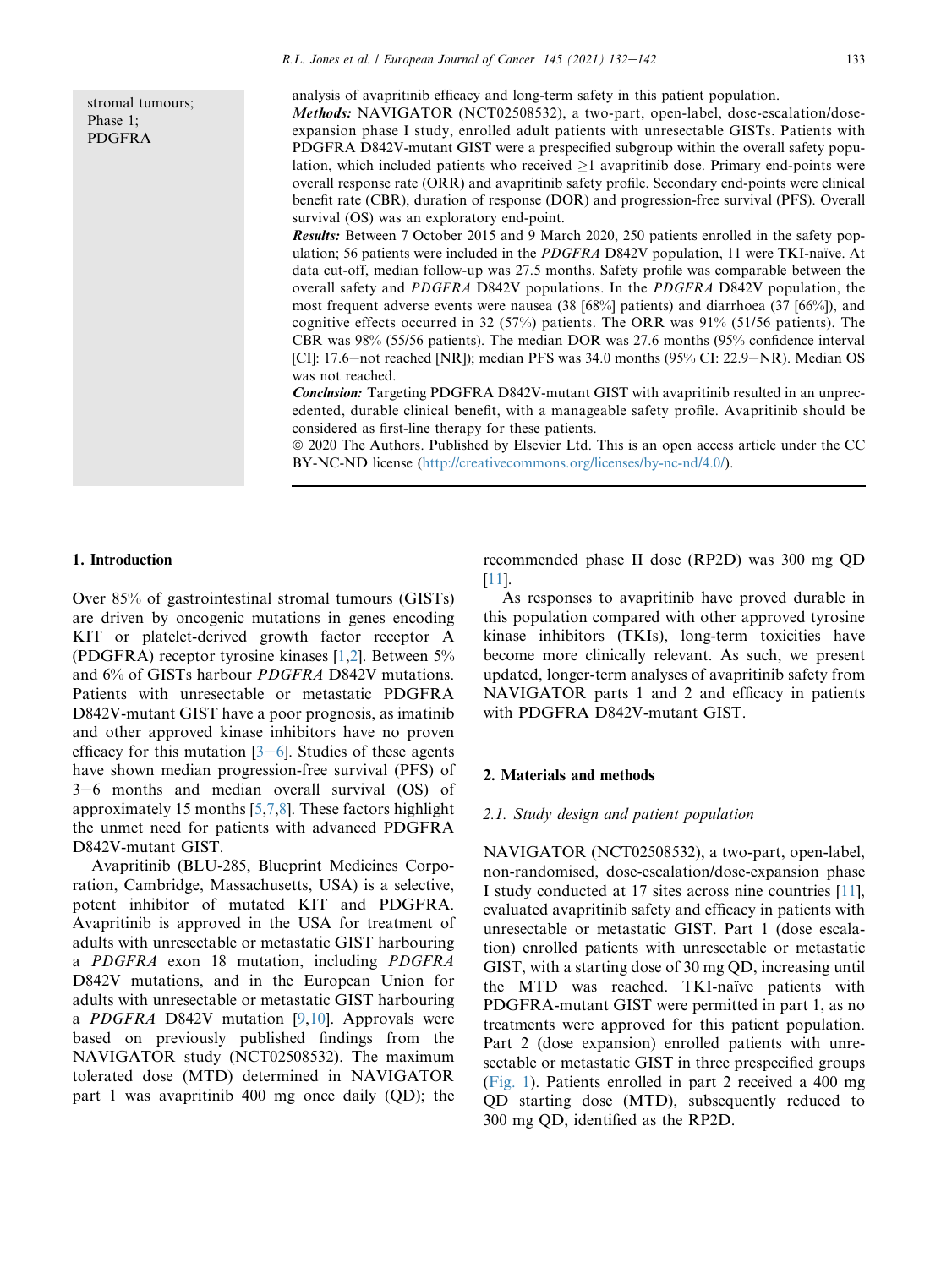<span id="page-2-0"></span>

Fig. 1. Patient disposition, <sup>a</sup>Enrolment at data cut-off 9 March 2020. GIST, gastrointestinal stromal tumour; PDGFRA, platelet-derived growth factor receptor A; TKI, tyrosine kinase inhibitor.

Inclusion criteria were as specified in Heinrich et al. [[11\]](#page-10-4). Part 1 primary end-points were determination of MTD/RP2D of avapritinib and safety profile. Part 2 primary end-points were evaluation of overall response rate (ORR) in prespecified cohorts and avapritinib safety profile. Secondary end-points included clinical benefit rate (CBR), duration of response (DOR) and PFS. OS was a prespecified exploratory end-point. All end-points were previously defined in Heinrich et al. [\[11](#page-10-4)].

Tumour mutation status was determined by local testing and centrally confirmed using DNA from archival or new tumour biopsy samples. NAVIGATOR was performed in accordance with the ethical principles of the Declaration of Helsinki and was consistent with the International Conference on Harmonisation of Good Clinical Practice. The institutional review board or independent ethics committee of each site approved the study. All patients provided written informed consent.

### 2.2. Statistical analysis

Data cut-off was 9 March 2020, more than 15 months after the original data cut-off [\[11](#page-10-4)]. The safety population included all patients from parts 1 and 2 who received  $\geq$ 1 dose of avapritinib. The *PDGFRA* D842V population (prespecified subgroup) included patients in the safety population with PDGFRA D842V-mutant GIST. A sample size of 31 patients with PDGFRA D842Vmutant GIST allowed testing the null hypothesis of ORR  $\leq 10\%$  versus the alternative hypothesis of ORR  $\geq$ 35% with 90% power, assuming two-sided type I error rate of 0.05.

Efficacy analyses in the PDGFRA D842V population included patients with  $\geq 1$  target lesion and  $\geq 1$  postbaseline disease assessment by central radiologic review. The primary end-point was assessed by central radiology per modified Response Evaluation Criteria in

Solid Tumors v1.1; ORR was estimated using frequency, percentage and two-sided 95% confidence interval (CI) based on the Clopper-Pearson exact binomial distribution. Kaplan–Meier methods were used to estimate DOR, PFS and OS at specific time points. Efficacy results were summarised by starting dose. A time-varying Cox regression model was used to estimate the effects of age, sex, baseline Eastern Cooperative Oncology Group (ECOG) performance status, prior TKIs (all fixed covariates) and avapritinib dose (50 mg QD increments; time-varying covariate, assessed continually) on PFS. All statistical analyses were performed with SAS (version 9.3 or higher).

# 3. Results

# 3.1. Patients

Between 7 October 2015 and 9 March 2020, 250 patients were enrolled in parts 1 and 2, received  $\geq 1$  dose of study drug, and were included in the safety population [\(Fig. 1](#page-2-0)), of whom 67% received a 300 mg starting dose. At data cut-off, 205 (82%) patients had discontinued treatment [\(Fig. 2\)](#page-3-0), most frequently due to disease progression (128 [51%] patients) and adverse events (AEs) (54 [22%] patients), deemed treatment-related in 37  $(15%)$  patients.

The PDGFRA D842V population included 56 patients; part 1 included 20 patients, part 2 included 36 patients. At data cut-off, median follow-up was 27.5 months for the PDGFRA D842V population, and 30 (54%) patients had discontinued treatment (Fig. A1). The most common reasons for treatment discontinuation were AEs (19 [34%] patients), deemed treatmentrelated in 13 (23%) patients and disease progression in 5 (9%) patients. Treatment-related AEs (TRAEs) leading to discontinuation were most commonly nervous system disorders (8 [14%]), psychiatric disorders (4 [7%]) and gastrointestinal disorders (1 [2%]).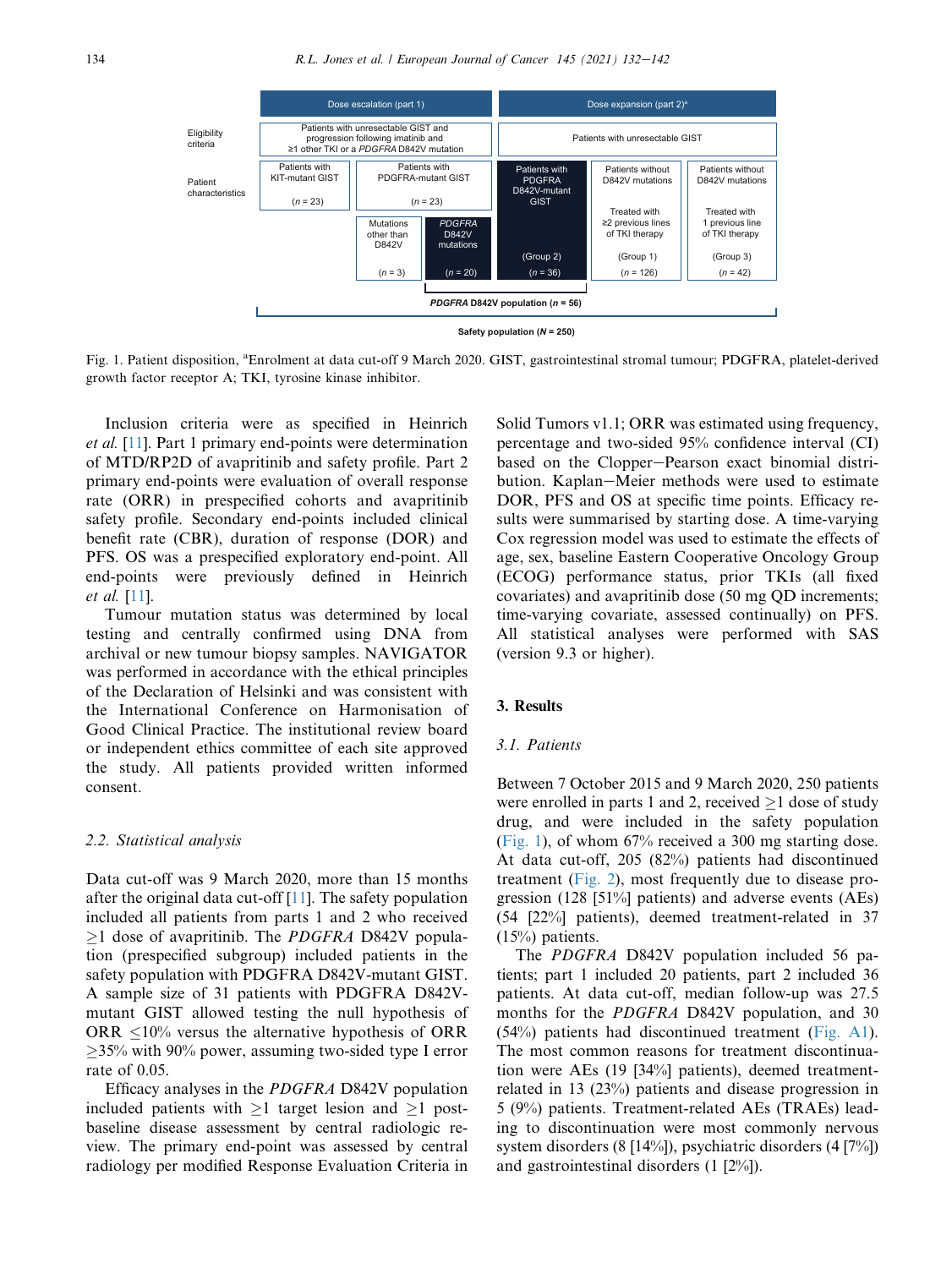<span id="page-3-0"></span>

Fig. 2. Treatment discontinuations in the safety population.

In total, 38 patients with PDGFRA D842V-mutant GIST received an avapritinib 300/400 mg starting dose, 28 of whom received a 300 mg starting dose. In these patients, median follow-up was 25.5 months at the time of data cut-off; 19 (50%) discontinued treatment by data cut-off. Discontinuation was due to AEs in 13 (34%) patients, deemed treatment-related in 8 (21%) patients, and disease progression in 2 (5%) patients. TRAEs leading to discontinuation were most commonly nervous system disorders (4 [11%]), psychiatric disorders  $(3 [8\%])$  and gastrointestinal disorders  $(n = 1 [3\%])$ .

Baseline demographics and clinical characteristics were similar between the PDGFRA D842V and safety populations ([Table 1](#page-4-0)). Most patients in the PDGFRA D842V and safety populations had  $\geq$ 1 prior TKI therapy at baseline (80% and 96%, respectively; Table A1). In the PDGFRA D842V population, 11 patients were TKI-naïve.

# 3.2. Safety

The avapritinib safety profiles in the PDGFRA D842V and safety populations were similar, despite longer median treatment duration in the PDGFRA D842V population (23.2 months [range  $= 1.2-52.0$ ]) compared with the safety population  $(6.6 \text{ months}$  [range  $=$  $0.2-52.0$ ]; [Table 2](#page-5-0)). TRAEs were reported by all patients in the PDGFRA D842V population and 98% of patients in the safety population (Table A2). In the PDGFRA D842V population, the most commonly reported any-cause AEs were nausea (38 [68%] of 56 patients), diarrhoea (37 [66%]) and anaemia (37 [66%]). In total, 54 (96%) patients had dose modifications (50 [89%] had dose interruptions, 41 [73%] had dose reductions). The safety profile in patients with PDGFRA D842V-mutant GIST receiving starting doses of 300/ 400 mg was reflective of the PDGFRA D842V population at all doses (Table A3).

Cognitive effects (combined term including memory impairment, confusional state, cognitive disorder, encephalopathy; any cause) and intracranial bleeding (combined term including intracranial haemorrhage, cerebral haemorrhage, subdural haematoma; any cause) were previously determined AEs of special interest [\[11](#page-10-4)]. In the safety population, any-grade cognitive effects occurred in 115 (46%) patients, while any-grade intracranial bleeding occurred in 7 (3%) patients. In the PDGFRA D842V population, any-grade cognitive effects occurred in 32 (57%) patients, while any-grade intracranial bleeding occurred in 3 (5%) patients (Table A4).

In the PDGFRA D842V population, deaths due to AEs were reported in 9 (16%) patients. One death was considered treatment-related (Table A5).

### 3.3. Overall response rate

In the PDGFRA D842V population ORR was 91% (51/ 56 patients; [Table 3](#page-6-0)), irrespective of prior therapy. For 300/400 mg starting doses, ORR was 95% (36/38 patients; 5 [13%] patients achieved a complete response [CR], and 31 [82%] patients achieved a partial response [PR]; [Fig. 3](#page-5-1)). Among the 27 patients receiving a 300 mg starting dose, ORR was  $96\%$  (95% CI: 82-100). Median time-to-first response across all doses was 61 days (range  $= 52 - 757$ ) and was consistent at 300 mg and 400 mg starting doses [\(Table 3\)](#page-6-0), but was numerically longer with starting doses  $\langle 300 \text{ mg} (91 \text{ days} \text{ frame} = 53 - 508)$ . At all doses, disease control rate was 100%. For TKI-naïve patients, ORR was 91% (10/11 patients); 3 (27%) patients achieved a CR and 7 (64%) patients achieved a PR. For TKI-naïve patients with a 300/400 mg starting dose, ORR was 100% (5/5 patients); 2 (40%) patients achieved a CR and 3 (60%) patients achieved a PR.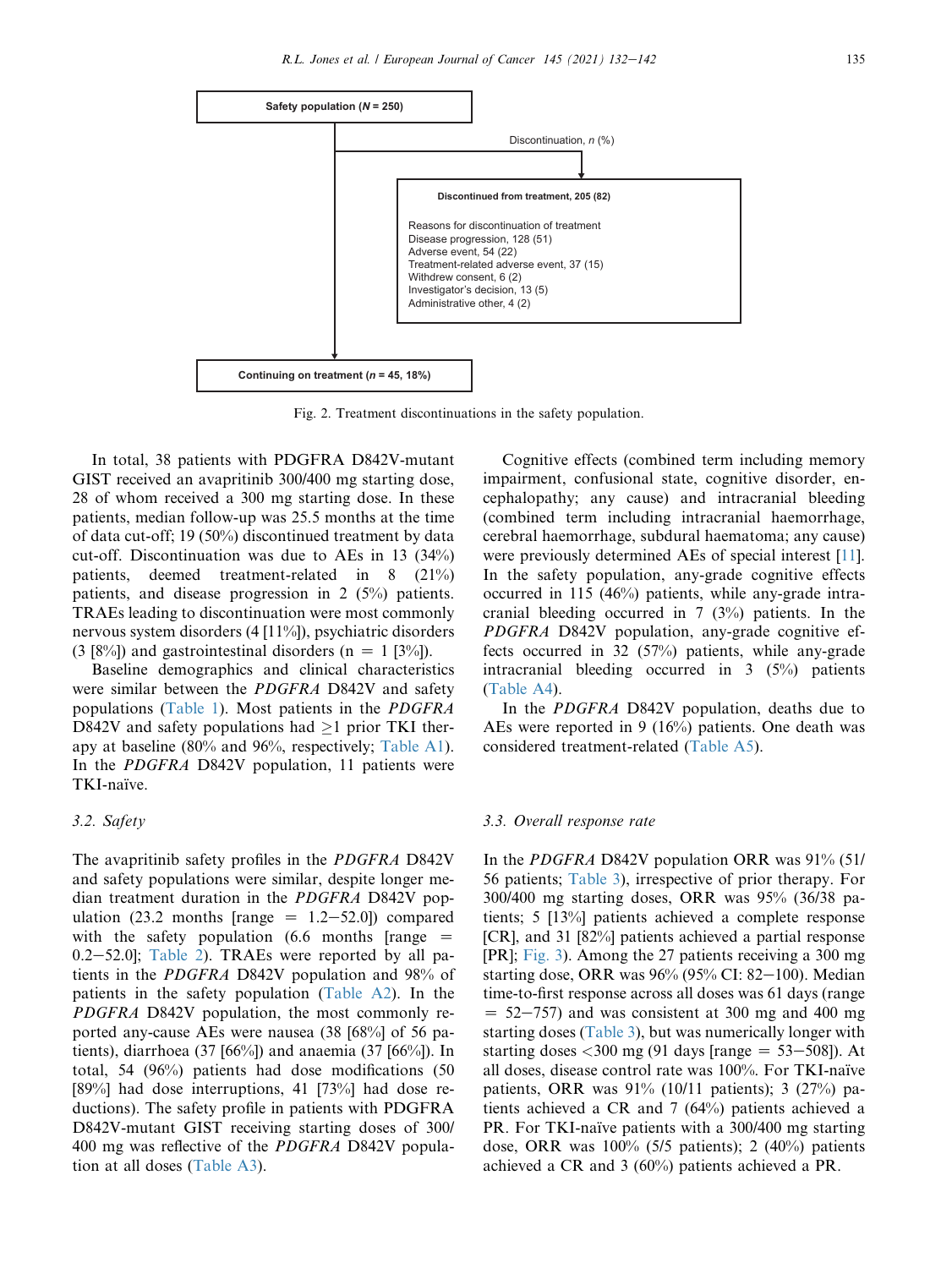<span id="page-4-0"></span>Table 1

Baseline patient demographics and clinical characteristics by avapritinib starting dose in the PDGFRA D842V population.

| Demographic/characteristic            | Avapritinib starting dose |                   |                       |                                     |  |  |
|---------------------------------------|---------------------------|-------------------|-----------------------|-------------------------------------|--|--|
|                                       | 300 mg $(n = 28)$         | 400 mg $(n = 10)$ | 300/400 mg $(n = 38)$ | All doses <sup>a</sup> ( $n = 56$ ) |  |  |
| Age, years, median (range)            | $63(29-90)$               | $66(35-70)$       | $64(29-90)$           | $64(25-90)$                         |  |  |
| Age group, years, $n \binom{0}{0}$    |                           |                   |                       |                                     |  |  |
| < 65                                  | 18 (64)                   | 4(40)             | 22(58)                | 31(55)                              |  |  |
| $\geq 65$                             | 10(36)                    | 6(60)             | 16(42)                | 25(45)                              |  |  |
| Sex, $n$ $(\%)$                       |                           |                   |                       |                                     |  |  |
| Female                                | 10(36)                    | 3(30)             | 13(34)                | 17(30)                              |  |  |
| Male                                  | 18(64)                    | 7(70)             | 25(66)                | 39 (70)                             |  |  |
| Race, $n$ (%)                         |                           |                   |                       |                                     |  |  |
| Asian                                 | 6(21)                     | $\boldsymbol{0}$  | 6(16)                 | 6(11)                               |  |  |
| <b>Black or African American</b>      | 3(11)                     | $\boldsymbol{0}$  | 3(8)                  | 4(7)                                |  |  |
| White                                 | 17(61)                    | 8(80)             | 25 (66)               | 39 (70)                             |  |  |
| Unknown                               | 1(4)                      | 2(20)             | 3(8)                  | 6(11)                               |  |  |
| Other                                 | 1(4)                      | $\theta$          | 1(3)                  | 1(2)                                |  |  |
| ECOG PS, $n$ $(\%)$                   |                           |                   |                       |                                     |  |  |
| $\boldsymbol{0}$                      | 9(32)                     | 4(40)             | 13(34)                | 21 (38)                             |  |  |
| 1                                     | 17(61)                    | 6(60)             | 23(61)                | 32(57)                              |  |  |
| $\overline{2}$                        | 2(7)                      | $\overline{0}$    | 2(5)                  | 3(5)                                |  |  |
| Primary tumour site of GIST, $n$ (%)  |                           |                   |                       |                                     |  |  |
| Stomach                               | 21(75)                    | 8(80)             | 29(76)                | 46 (82)                             |  |  |
| Peritoneum                            | 3(11)                     | $\boldsymbol{0}$  | 3(8)                  | 3(5)                                |  |  |
| Jejunum or ileum                      | 1(4)                      | $\mathbf{0}$      | 1(3)                  | 2(4)                                |  |  |
| Omentum                               | 1(4)                      | 1(10)             | 2(5)                  | 2(4)                                |  |  |
| Duodenum                              | $\overline{0}$            | 1(10)             | 1(3)                  | 1(2)                                |  |  |
| Rectum                                | 1(4)                      | 0                 | 1(3)                  | 1(2)                                |  |  |
| Colon                                 | 1(4)                      | $\overline{0}$    | 1(3)                  | 1(2)                                |  |  |
| Metastatic disease, n (%)             | 27 (96)                   | 10(100)           | 37(97)                | 54 (96)                             |  |  |
| Largest target lesion size, $b$ n (%) |                           |                   |                       |                                     |  |  |
| $<$ 5 cm                              | 12(43)                    | 4(40)             | 16(42)                | 21 (38)                             |  |  |
| $>5$ to $<10$ cm                      | 9(32)                     | 4(40)             | 13(34)                | 16(29)                              |  |  |
| $>10$ cm                              | 7(25)                     | 2(20)             | 9(24)                 | 19(34)                              |  |  |
| Stage at screening visit (TNM), n (%) |                           |                   |                       |                                     |  |  |
| Stage III                             | 1(4)                      | $\boldsymbol{0}$  | 1(3)                  | 2(4)                                |  |  |
| Stage IV                              | 13(46)                    | 6(60)             | 19(50)                | 29(52)                              |  |  |
| Unknown                               | 14(50)                    | 4(40)             | 18 (47)               | 25(45)                              |  |  |

ECOG PS, Eastern Cooperative Oncology Group performance status; GIST, gastrointestinal stromal tumour; PDGFRA, platelet-derived growth factor receptor A; TNM, tumour, node, metastasis.

<sup>a</sup> Includes 17 patients with <sup>&</sup>lt;300 mg starting doses and 1 patient with a 600 mg starting dose. <sup>b</sup> Lesion size by central radiographic assessment.

#### 3.4. Secondary end-points

In the PDGFRA D842V population, the CBR was 98% (55/56 patients) at all doses ([Table 3\)](#page-6-0), and 97% in patients receiving the 300/400 mg starting dose. The median DOR was  $27.6$  months (95% CI: 17.6–not reached [NR]; [Fig. 4](#page-6-1)) for all starting doses. For the 300/400 mg starting doses, the DOR was 22.1 months (95% CI: 14.3–NR) and the 12-month DOR was  $73\%$  (95% CI: 59–88). These data were immature at cut-off. For TKInaïve patients, the CBR was 100%; the median DOR was 22.1 months  $(95\%$  CI:  $9.2-NR$ ) at all starting doses and 22.1 months (95% CI:  $3.7-NR$ ) for TKI-naïve patients receiving the 300/400 mg starting doses.

The median PFS for the PDGFRA D842V population at all starting doses was 34.0 months (95% CI: 22.9–NR; [Fig. 5](#page-7-0)), and 27.6 months (95% CI: 19.5–NR) for the 300/400 mg starting doses. For all starting doses, PFS at 3, 6 and 12 months was 100% (95% CI: 100–100), 92% (95% CI: 85–100) and 83% (95% CI: 72–93), respectively. For TKI-naïve patients, median PFS was 27.6 months (95% CI: 13.1–NR) and 27.6 months (95% CI:  $5.5-27.6$ ) for those receiving the 300/ 400 mg starting doses.

## 3.5. Exploratory end-points

At data cut-off, the median OS was NR. OS at 12, 24 and 36 months was  $93\%$  (95% CI: 85-100), 75% (95% CI: 63–87) and 61% (95% CI: 45–77), respectively. For patients receiving the 300/400 mg starting doses, OS was similar to the total PDGFRA D842V population [\(Fig. 6\)](#page-7-1): at 12, 24 and 36 months, OS was 91% (95% CI: 82-100), 71% (95% CI: 55-86) and 71% (95% CI: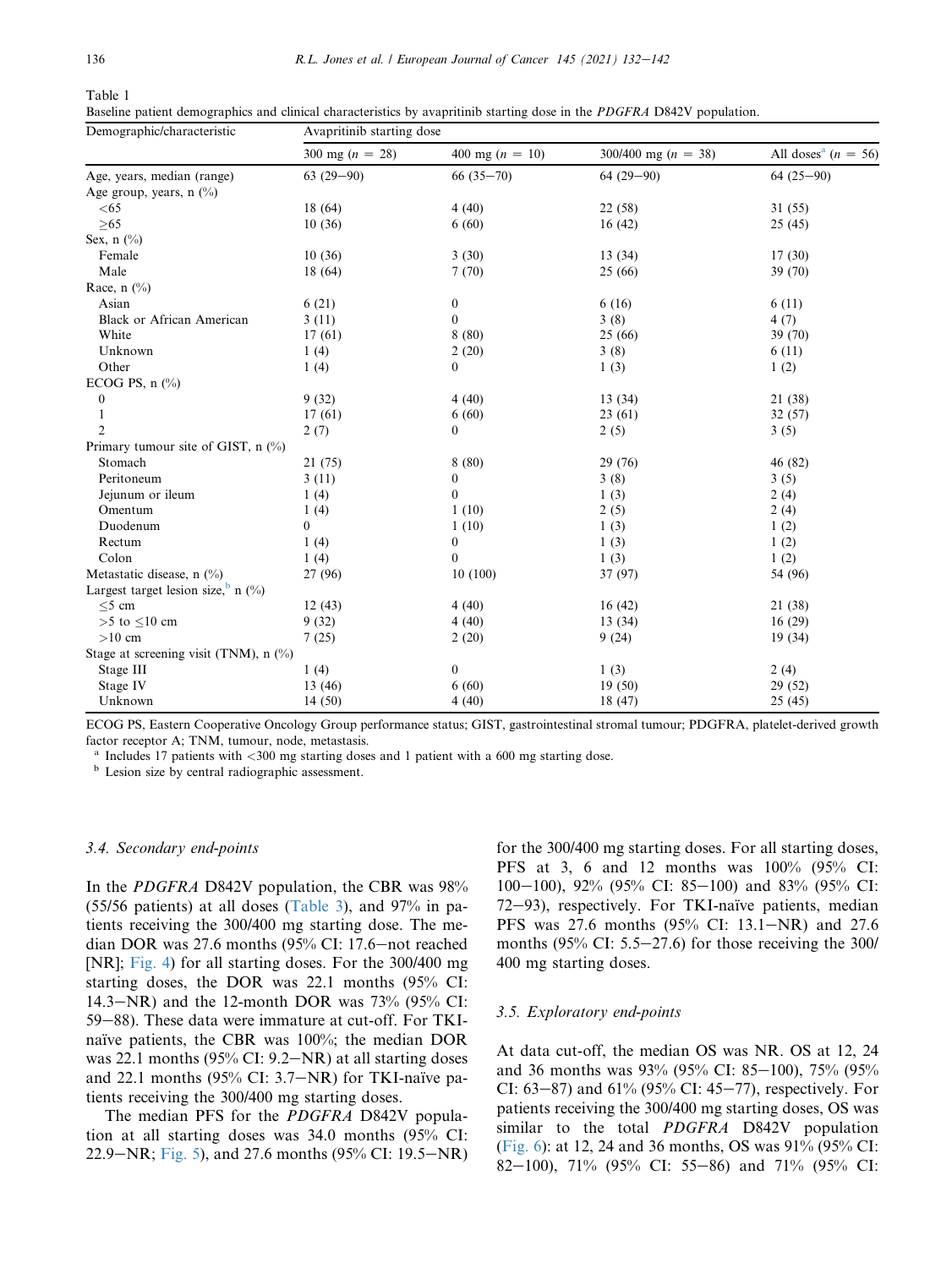<span id="page-5-0"></span>Table 2

| Any-cause adverse events occurring in $\geq$ 20% of patients in the safety |  |
|----------------------------------------------------------------------------|--|
| population and the <i>PDGFRA</i> D842V population.                         |  |

| Preferred                            | PDGFRA D842V | Safety      |
|--------------------------------------|--------------|-------------|
| term, $n$ $\left(\frac{0}{0}\right)$ | population   | population  |
|                                      | $(n = 56)$   | $(N = 250)$ |
| <b>Nausea</b>                        | 38 (68)      | 161 (64)    |
| Fatigue                              | 35(63)       | 157 (63)    |
| Anaemia                              | 37 (66)      | 136 (54)    |
| Diarrhoea                            | 37 (66)      | 112 (45)    |
| Periorbital oedema                   | 27 (48)      | 110 (44)    |
| Vomiting                             | 21 (38)      | 106(42)     |
| Decreased appetite                   | 23 (41)      | 101(40)     |
| Increased lacrimation                | 21 (38)      | 88 (35)     |
| Memory impairment                    | 23(41)       | 81 (32)     |
| Peripheral oedema                    | 21 (38)      | 80 (32)     |
| Abdominal pain                       | 19 (34)      | 64 (26)     |
| Constipation                         | 12(21)       | 64 (26)     |
| Hair colour changes                  | 16(29)       | 62(25)      |
| <b>Dizziness</b>                     | 16(29)       | 59 (24)     |
| Face oedema                          | 13(23)       | 57 (23)     |
| Increased blood bilirubin            | 16(29)       | 54 (22)     |
| Hypokalaemia                         | 14 (25)      | 48 (19)     |
| Headache                             | 13(23)       | 48 (19)     |
| Dysgeusia                            | 13 (23)      | 47 (19)     |
| Decreased weight                     | 15(27)       | 46 (18)     |
| Dyspepsia                            | 13(23)       | 44 (18)     |
| Cough                                | 15(27)       | 39(16)      |
| Neutropenia                          | 14(25)       | 29 (12)     |
| Upper respiratory tract              | 12(21)       | 27(11)      |
| infection                            |              |             |

PDGFRA, platelet-derived growth factor receptor A.

55-86), respectively. median OS was NR for TKI-naïve patients in the PDGFRA D842V population; OS at 24 months was  $82\%$  (95% CI: 59-100) for TKI-naïve patients and  $80\%$  (95% CI: 45–100) for TKI-naïve patients receiving a 300/400 mg starting dose. OS at 36 months was  $72\%$  (95% CI: 44–99) for all starting doses in TKI- naïve patients and was not estimable for TKI-naïve patients receiving 300/400 mg starting doses.

In the PDGFRA D842V population, the time-varying Cox regression model indicated that high ECOG performance status was the most significant factor negatively impacting PFS (hazard ratio [HR]: 6.09; 95% CI:  $2.36-15.74$ ). However, each incremental 50 mg OD avapritinib dose increase over the study duration was associated with a 31% increase in PFS (HR: 0.69; 95% CI:  $0.53-0.89$ ; [Table 4\)](#page-7-2). Prior TKIs had no impact on PFS (HR: 0.34; 95% CI: 0.10-1.13).

#### 4. Discussion

Patients with unresectable or metastatic PDGFRA D842V-mutant GIST have poor prognoses, as previously approved TKIs for GIST do not target PDGFRA D[8](#page-9-2)42V  $[3-8,11-13]$  $[3-8,11-13]$  $[3-8,11-13]$  $[3-8,11-13]$  $[3-8,11-13]$  $[3-8,11-13]$  $[3-8,11-13]$ . These updated analyses demonstrate the long-term, durable activity of avapritinib in patients with PDGFRA D842V-mutant GIST. With long-term follow-up of 27.5 months, the DOR (27.6 months) observed in this study is remarkable for these patients, 46% of whom were continuing treatment at data cut-off. Median DOR could not be determined at the previous data cut-off for the PDGFRA D842V population (median follow-up 15.9 months), as data were not mature  $[11]$  $[11]$ . The clinical activity with avapritinib shown here is unprecedented; no other approved TKIs have shown reliable, durable responses in this patient population  $[5-7]$  $[5-7]$  $[5-7]$ .

ORRs were 95% in patients receiving 300/400 mg starting doses, 96% in patients receiving the 300 mg starting dose, and 91% in the overall PDGFRA D842V population. The latter represent slight increases over the previous cut-off (93% with the 300 mg starting dose;

<span id="page-5-1"></span>

Fig. 3. Maximal percentage change from baseline in sum of target lesion diameters in the PDGFRA D842V population. CR, complete response; PD, progressive disease; PDGFRA, platelet-derived growth factor receptor A; PR, partial response; SD, stable disease.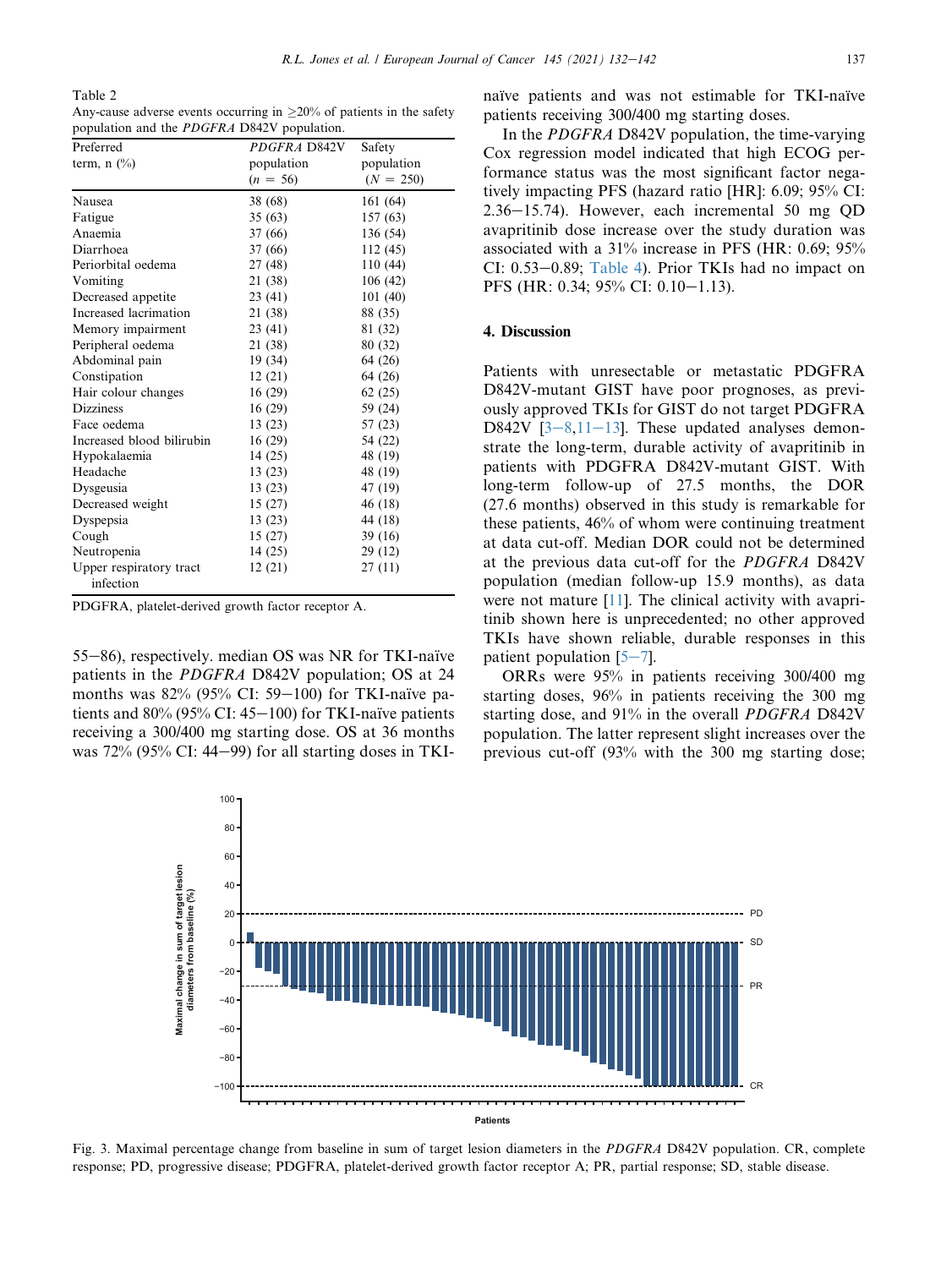<span id="page-6-0"></span>

| Table 3                                                                                |  |
|----------------------------------------------------------------------------------------|--|
| ORR and time-to-first response by starting dose in the <i>PDGFRA</i> D842V population. |  |

|                                             | Avapritinib starting dose |                   |                           |                                     |
|---------------------------------------------|---------------------------|-------------------|---------------------------|-------------------------------------|
|                                             | 300 mg $(n = 28)$         | 400 mg $(n = 10)$ | $300/400$ mg ( $n = 38$ ) | All doses <sup>a</sup> ( $n = 56$ ) |
| ORR, n $(\%)$                               | 27 (96)                   | 9(90)             | 36(95)                    | 51 (91)                             |
| 95% CI                                      | $82 - 100$                | $56 - 100$        | $82 - 99$                 | $80 - 97$                           |
| CR.                                         | 3(11)                     | 2(20)             | 5(13)                     | 7(13)                               |
| PR                                          | 24 (86)                   | 7(70)             | 31 (82)                   | 44 (79)                             |
| SD, $n$ $\left(\frac{9}{6}\right)$          | 1(4)                      | 1(10)             | 2(5)                      | 5(9)                                |
| Progressive disease, $n$ (%)                | $\theta$                  | $\theta$          | $\theta$                  | $\left($                            |
| Clinical benefit rate, $\int_0^b n(\% )$    | 28 (100)                  | 9(90)             | 37(97)                    | 55 (98)                             |
| 95% CI                                      | $88 - 100$                | $56 - 100$        | $86 - 100$                | $90 - 100$                          |
| Disease control rate, $\alpha$ n (%)        | 28 (100)                  | 10(100)           | 38 (100)                  | 56 (100)                            |
| 95% CI                                      | $88 - 100$                | $69 - 100$        | $91 - 100$                | $94 - 100$                          |
| Median time-to-first response, days (range) | $61(53 - 224)$            | $57(52 - 757)$    | $60(52 - 757)$            | $61(52 - 757)$                      |

CI, confidence interval; CR, complete response; mRECIST, modified Response Evaluation Criteria in Solid Tumors; ORR, overall response rate; PDGFRA, platelet-derived growth factor receptor A; PR, partial response; SD, stable disease.

<sup>a</sup> Per mRECIST v1.1.<br><sup>b</sup> Includes 17 patients with <300 mg starting doses and 1 patient with 600 mg starting dose. <br><sup>c</sup> CR or PR. d<br>d CR or PR of any duration or SD for  $\geq$ 16 weeks from start of treatment.<br>e CR, PR or

88% overall) [[11\]](#page-10-4). Although most patients were TKIpretreated, responses were similar between TKI-naïve and TKI-pretreated patients; the ORR was 91% in both groups. As other TKIs do not target PDGFRA D842V, tumours are unlikely to have developed cross-resistance, and many of these patients progressed on several prior lines of treatment  $[5,7,8,12-14]$  $[5,7,8,12-14]$  $[5,7,8,12-14]$  $[5,7,8,12-14]$  $[5,7,8,12-14]$  $[5,7,8,12-14]$  $[5,7,8,12-14]$  $[5,7,8,12-14]$  $[5,7,8,12-14]$ . Nonetheless, as response rates were similar between TKI-pretreated and TKI-naïve patients, avapritinib should be considered before other treatments. Utilising ineffective TKIs as first-line treatment may allow increases in tumour load and progression to widespread metastatic disease, both of which are negative prognosticators of long-term survival  $[15,16]$  $[15,16]$  $[15,16]$ . At baseline, 96% of patients harbouring PDGFRA D842V mutations had metastatic disease, indicating that avapritinib is an option to address the severe unmet need in this patient population.

The DOR and PFS at all avapritinib starting doses were unprecedented compared with other agents in this patient population [[5,](#page-9-3)[7](#page-10-0)[,8](#page-10-1)]. The median PFS was similar across all starting doses. However, exploratory analyses showed that incrementally higher avapritinib doses, assessed continually for each patient throughout the treatment period, were associated with longer PFS. This suggests that although dose modifications were frequently pursued to manage AEs, maintaining the highest tolerable avapritinib dose may be important to achieving the best patient outcomes while rigorously monitoring for toxicity. In line with this, time-toresponse was faster with higher avapritinib starting doses compared with lower doses. In addition, lower ECOG performance status was associated with longer PFS, suggesting that initiating avapritinib as early as possible in the disease course should be considered. Use of blinded, independent radiology review for tumour

<span id="page-6-1"></span>

Fig. 4. Duration of response in the PDGFRA D842V population, PDGFRA, platelet-derived growth factor receptor A.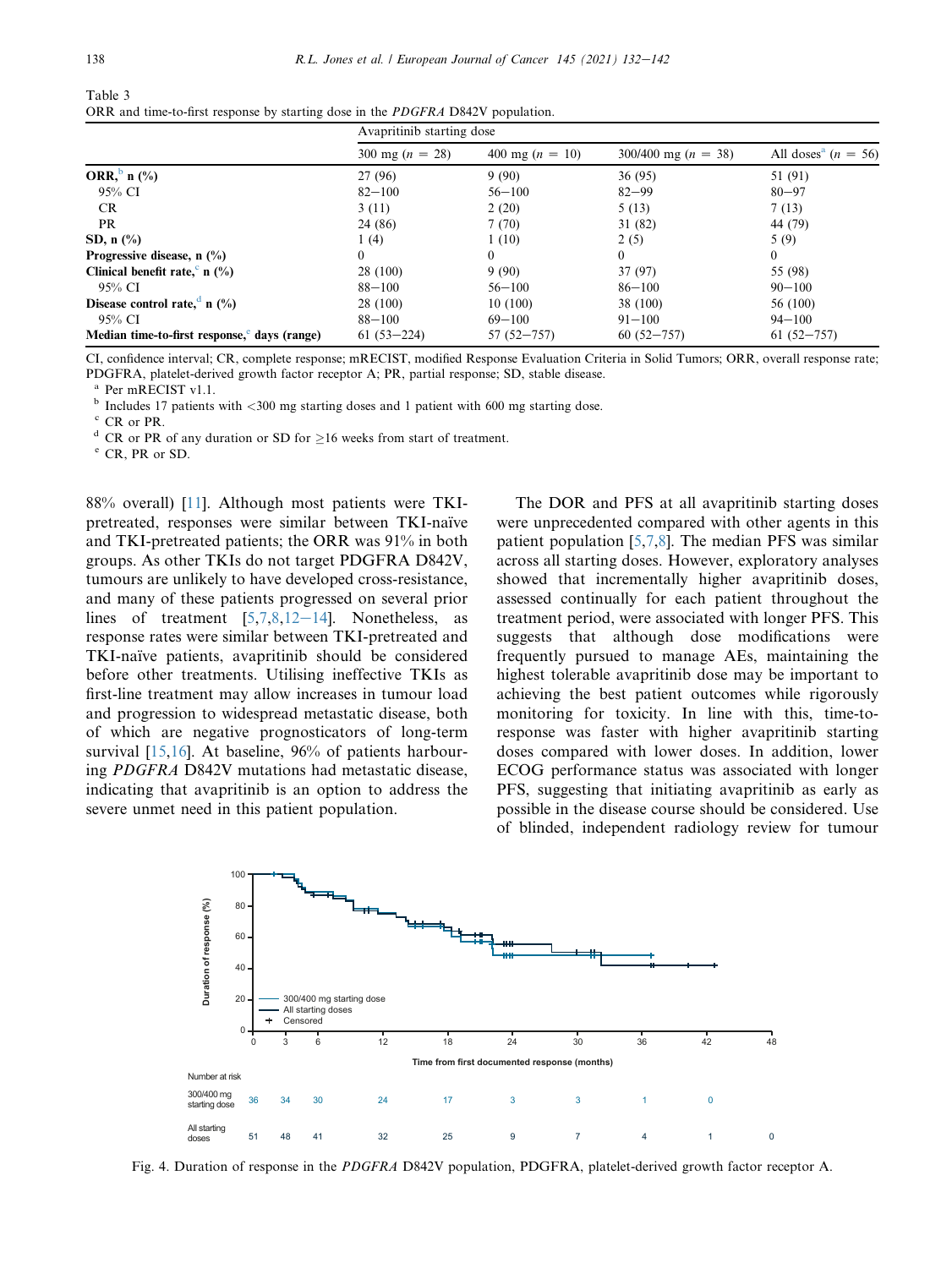<span id="page-7-0"></span>

<span id="page-7-1"></span>Fig. 5. Progression-free survival in the PDGFRA D842V population, PDGFRA, platelet-derived growth factor receptor A.



Fig. 6. Overall survival in the PDGFRA D842V population, PDGFRA, platelet-derived growth factor receptor A.

measurements eliminated potential bias of investigator assessments. OS data were not sufficiently mature at data cut-off to allow full interpretation, but initial results are favourable.

Safety profiles in the PDGFRA D842V and safety populations were comparable with previously reported results, with no new safety signals identified [\[11](#page-10-4)]. This study of avapritinib provides the first documented longterm safety profile in patients with GIST, with a longer follow-up compared with previous studies of TKIs. Treatment discontinuations across the safety population were most often due to AEs  $(22%)$   $(15%$  of which,  $15%$ were deemed treatment-related). This is higher than reported with imatinib  $(7-16\%; [17,18])$  $(7-16\%; [17,18])$  $(7-16\%; [17,18])$  $(7-16\%; [17,18])$ , regorafenib  $(6\%;$ [\[19](#page-10-10)]) or sunitinib  $(7\%; [20])$  $(7\%; [20])$  $(7\%; [20])$ . The most frequent TRAEs leading to discontinuation were nervous system and psychiatric disorders, which includes cognitive effects and intracranial bleeding. In the PDGFRA D842V population, any-grade cognitive effects and intracranial bleeding were reported in 57% and 5% of patients, of which  $2\%$  and  $5\%$  were grade >III, respectively. Incidence of cognitive effects and intracranial bleeding were similar to that previously reported [\[11](#page-10-4)]. Cognitive effects were well managed by dose modification, with grade  $\geq$ II events improving in a median of 1.6 weeks [\[21](#page-10-12)]. Previous analyses have shown no association between incidence of cognitive effects and cumulative

<span id="page-7-2"></span>Table 4

Factors impacting hazard ratio for PFS in the PDGFRA D842V population.

| .                             |      |                |         |
|-------------------------------|------|----------------|---------|
| Parameter                     | HR   | 95% CI         | P value |
| Age                           | 1.05 | $0.99 - 1.11$  | 0.086   |
| <b>Sex</b>                    | 1.42 | $0.54 - 3.73$  | 0.479   |
| Avapritinib dose <sup>a</sup> | 0.69 | $0.53 - 0.89$  | 0.005   |
| Prior TKI                     | 0.34 | $0.10 - 1.13$  | 0.077   |
| ECOG PS                       | 6.09 | $2.36 - 15.74$ | < 0.001 |
|                               |      |                |         |

CI, confidence interval; ECOG PS, Eastern Cooperative Oncology Group performance status; HR, hazard ratio; QD, once daily; TKI, tyrosine kinase inhibitor. Bold values are statistically significant P values.

<sup>a</sup> 50 mg QD dose increments assessed continually for each patient throughout the treatment period.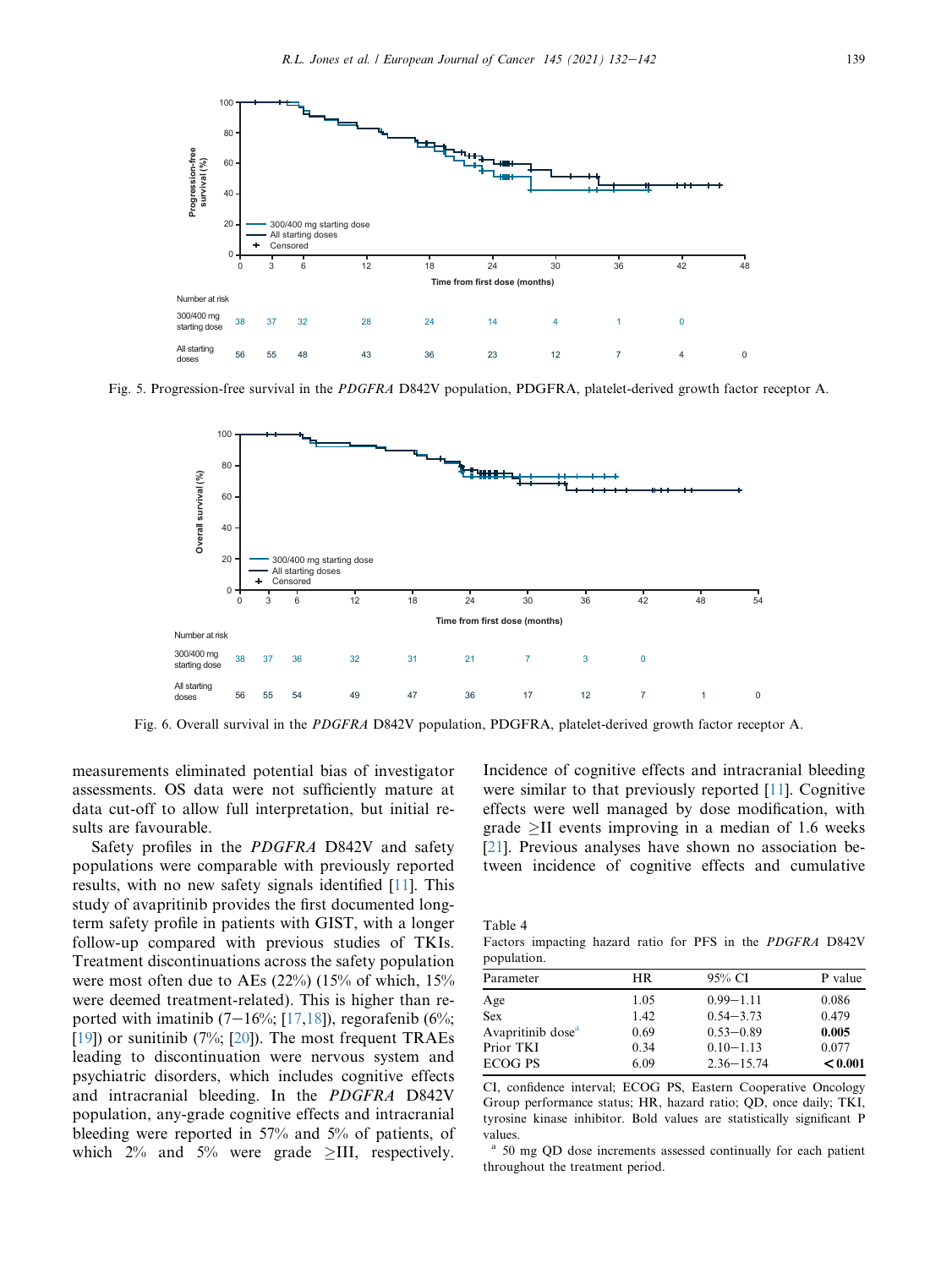avapritinib dose [[21\]](#page-10-12). Similar AEs of cognitive effects have been reported with other TKIs known to cross the blood-brain barrier (e.g., entrectinib, lorlatinib) despite not targeting PDGFRA  $[22-24]$  $[22-24]$  $[22-24]$  $[22-24]$  $[22-24]$ . Awareness, early recognition and management of these AEs is important. While the most commonly reported AEs (nausea, diarrhoea and anaemia) have been reported with imatinib, regorafenib and sunitinib  $[17-20]$  $[17-20]$  $[17-20]$  $[17-20]$ , other AEs commonly reported with regorafenib (hand-foot skin reaction, hypertension) and sunitinib (skin discolouration) were uncommon with avapritinib and are likely reflective of differences in the overall kinase inhibitory spectrum of these TKIs [\[12](#page-10-5)].

NAVIGATOR is an open-label, single-arm, phase I study assessing avapritinib safety and efficacy in advanced GIST. As PDGFRA D842V-mutant GIST represent a small proportion  $(5-6%)$  of GIST cases, the study population was small despite pooling patients from parts 1 and 2. Nevertheless, this study was the largest prospective cohort of patients with PDGFRA D842V-mutant GIST.

## 4.1. Conclusion

The results presented here demonstrate targeting PDGFRA D842V with avapritinib provided an unprecedented, durable clinical benefit in this subgroup of patients with GIST, with a manageable safety profile. Avapritinib presents an effective first-line treatment for patients with advanced/metastatic PDGFRA D842Vmutant GIST, a previously untreatable GIST subtype.

# Conflict of interest statement

Dr Jones reported receiving grants from MSD; and personal fees from Adaptimmune, Athenex, Blueprint Medicines Corporation, Clinigen, Eisai, Eli Lilly, Epizyme, Daichii Sankyo, Deciphera Pharmaceuticals, Helsinn, Immunedesign, Merck, PharmaMar, Tracon and UptoDate outside the submitted work.

Dr Serrano reported receiving other support from Bayer, Blueprint Medicines Corporation, Deciphera Pharmaceuticals, Eli Lilly, Novartis, Pfizer and PharmaMar; and grants from Bayer, Deciphera Pharmaceuticals and Pfizer outside the submitted work.

Dr von Mehren reported receiving other support from Blueprint Medicines Corporation during the conduct of the study; and other support from Arog Pharmaceuticals, Deciphera Pharmaceuticals, Exelixis and Novartis outside the submitted work.

Dr George reported receiving research support to her institution from Ariad, Bayer, Blueprint Medicines Corporation, Daiichi Sankyo, Deciphera Pharmaceuticals, Novartis and Pfizer; and advisory board/consulting fees from AstraZeneca, Blueprint Medicines

Corporation, Daiichi Sankyo, Deciphera Pharmaceuticals and Eli Lilly.

Dr Heinrich reported receiving grants and personal fees from Blueprint Medicines Corporation; and personal fees and other support from Molecular MD during the conduct of the study; personal fees and other from Novartis; and grants and personal fees from Deciphera Pharmaceuticals outside the submitted work. Dr Heinrich also has a patent "Treatment of Gastrointestinal Stromal Tumors" licenced to Novartis, and a patent "Activating Mutations of PDGFRA" issued.

Dr Kang reported receiving personal fees from ALX Oncology, Amgen, Bristol Myers Squibb, Daehwa Pharmaceutical, MacroGenics, Novartis, Surface Oncology and Zymeworks outside the submitted work.

Dr Schöffski reported receiving personal fees from Deciphera Pharmaceuticals; other support from Adaptimmune, Blueprint Medicines Corporation, Deciphera Pharmaceuticals, Exelixis, Eisai, Eli Lilly, Ellipses Pharma, Genmab, Intellisphere, Loxo Oncology, Merck, Plexxikon, Servier and Transgene; and grants from Ipsen and MSD outside the submitted work.

Dr Cassier reported receiving personal fees from Blueprint Medicines Corporation during the conduct of the study; other support from AbbVie, Bayer, Bristol Myers Squibb, Eli Lilly, GlaxoSmithKline, Janssen, Merck Serono, MSD, Novartis and Roche/Genentech; personal fees from Amgen, Bristol Myers Squibb, MSD, Novartis and Roche/Genentech; non-financial support from MSD and Novartis; and grants from Novartis outside the submitted work.

Dr Mir reported receiving consulting fees from Eli Lilly, Janssen, Lundbeck, Pfizer, Roche, Servier and Vifor Pharma; and owns stock options from Amplitude Surgical, Transgene and Ipsen.

Dr Chawla reported receiving funding from ADI, Amgen, GlaxoSmithKline, Ignyta, Immix Bopharma, Inhibrx, Janssen, Karyopharm Therapeutics, Roche, SARC and Tracon outside the submitted work.

Dr Eskens has nothing to disclose. Dr Rutkowski reported receiving personal fees from Blueprint Medicines Corporation, Bristol Myers Squibb, Merck, MSD, Novartis, Pierre Fabre, Pfizer, Roche and Sanofi outside the submitted work.

Dr Tap reported receiving other support from Blueprint Medicines Corporation during the conduct of the study; receiving personal fees from Agios Pharmaceuticals, Blueprint Medicines Corporation, Daiichi Sankyo, Deciphera Pharmaceuticals, Eli Lilly, EMD Serono, Eisai, GlaxoSmithKline, Janssen, Immune Design, Loxo Oncology and NanoCarrier outside the submitted work; having a patent Companion Diagnostic for CDK4 inhibitors  $-$  14/854,329 pending to MSKCC/SKI; attending scientific advisory boards for Atropos Therapeutics and Certis Oncology Solutions; being a consultant for Daiichi Sankyo; having stock ownership in Atropos Therapeutics and Daiichi Sankyo; and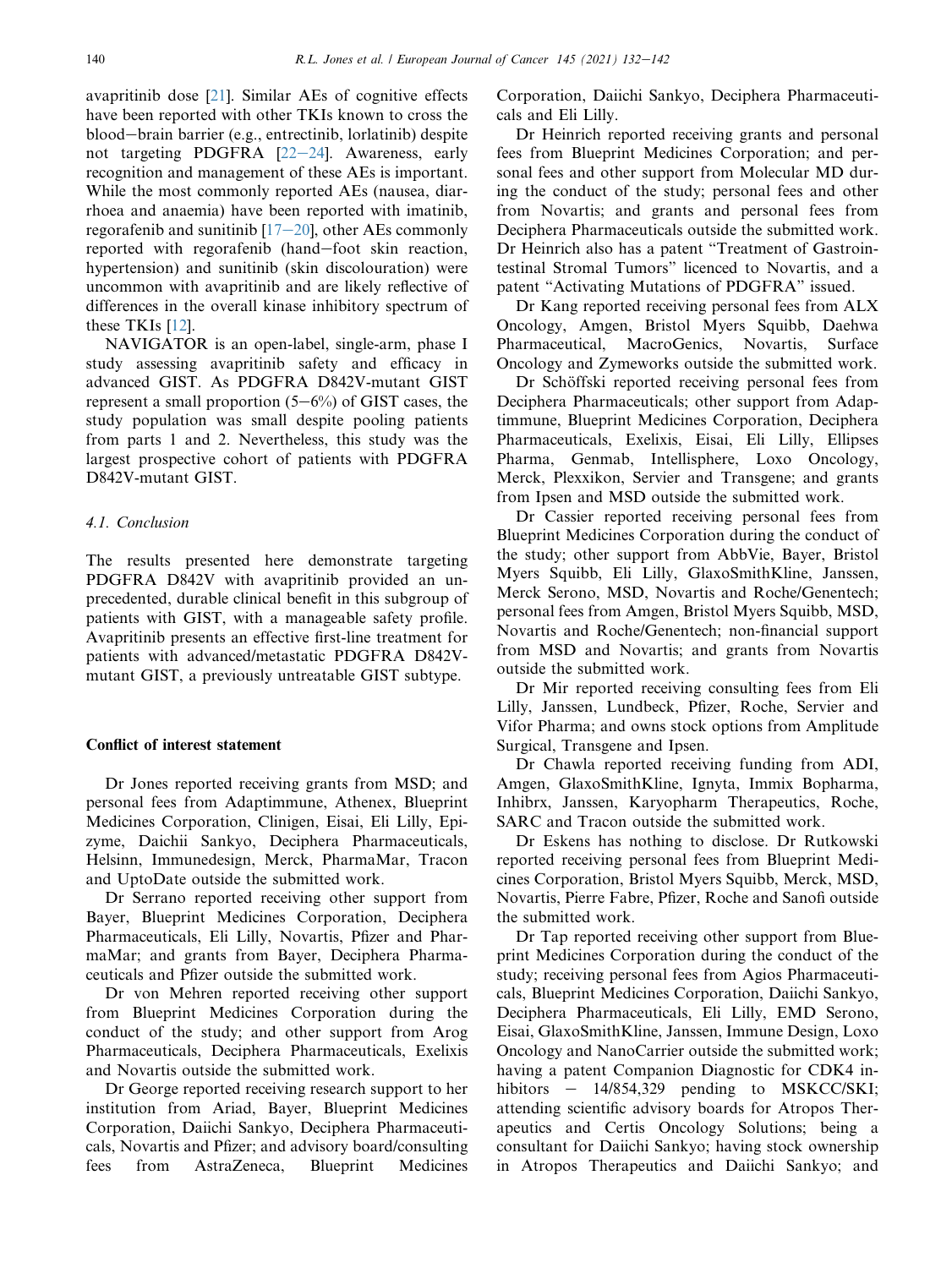having involvement in an FDA ODAC meeting for pexidartinib.

Dr Zhou is a former employee of Blueprint Medicines Corporation.

Dr Roche reported receiving other support from Epizyme outside the submitted work; and being a current employee and shareholder of Blueprint Medicines Corporation.

Dr Bauer reported receiving grants from Blueprint Medicines Corporation, Incyte and Novartis; personal fees from Bayer, Blueprint Medicines Corporation, Deciphera Pharmaceuticals, Exelixis and Novartis during the conduct of the study; and personal fees from ADC Therapeutics, Daiichi Sankyo, Eli Lilly, Exelixis, Janssen-Cilag, Nanobiotix, PharmaMar and Plexxikon outside the submitted work.

### Acknowledgements

The authors would like to thank the patients, their families and all investigators involved in this study. Medical writing support, including assisting authors with the development of the outline and initial draft and incorporation of comments, was provided by Natasha Tracey (PhD); editorial support, including figure preparation, formatting, proofreading and submission, was provided by Elke Sims (MLangTrans) both of Paragon, Knutsford, UK, supported by Blueprint Medicines Corporation according to Good Publication Practice guidelines ([http://annals.org/aim/article/2424869/good](http://annals.org/aim/article/2424869/good-publication-practice-communicating-company-sponsored-medical-research-gpp3)[publication-practice-communicating-company-](http://annals.org/aim/article/2424869/good-publication-practice-communicating-company-sponsored-medical-research-gpp3)

[sponsored-medical-research-gpp3\)](http://annals.org/aim/article/2424869/good-publication-practice-communicating-company-sponsored-medical-research-gpp3). Blueprint Medicines Corporation was involved in the study design and collection, analysis and interpretation of data, as well as data checking of information provided in the manuscript. However, ultimate responsibility for opinions, conclusions and data interpretation lies with the authors.

## Appendix A. Supplementary data

Supplementary data to this article can be found online at [https://doi.org/10.1016/j.ejca.2020.12.008.](https://doi.org/10.1016/j.ejca.2020.12.008)

# Funding

The NAVIGATOR study (NCT02508532) was supported by Blueprint Medicines Corporation, Cambridge, Massachusetts, USA.

### Author contributions

- Robin L. Jones: conceptualisation, methodology, investigation, writing  $-$  original draft, writing  $-$  review  $\&$  editing
- $\bullet$  César Serrano: investigation, writing  $-$  original draft, writing  $-$  review & editing
- Margaret von Mehren: conceptualisation, methodology, investigation, writing  $-$  original draft, writing  $-$  review  $\&$ editing
- Suzanne George: conceptualisation, methodology, investigation, writing  $-$  original draft, writing  $-$  review  $\&$  editing
- Michael C. Heinrich: conceptualisation, methodology, investigation, writing  $-$  review & editing
- Yoon-Koo Kang: investigation, writing  $-$  original draft, writing  $-$  review & editing
- Patrick Schöffski: conceptualisation, methodology, writing - original draft
- $\bullet$  Phillipe A. Cassier: investigation, writing  $-$  original draft
- Olivier Mir: conceptualisation, methodology, investigation
- Sant P. Chawla: investigation, writing  $-$  review & editing
- Ferry A.L.M. Eskens: conceptualisation, methodology, investigation, writing  $-$  original draft, writing  $-$  review  $\&$ editing
- $\bullet$  Piotr Rutowski: investigation, writing  $-$  original draft, writing  $-$  review & editing
- William D. Tap: investigation, writing  $-$  original draft<br>• Teresa Zhou: conceptualisation, methodology,
- conceptualisation, investigation
- Maria Roche: investigation, formal analysis, data curation, writing  $-$  original draft
- Sebastian Bauer: conceptualisation, methodology, investigation, writing  $-$  original draft, writing  $-$  review  $\&$  editing

### Data sharing

The anonymised derived data from this study that underlie the results reported in this article will be made available, beginning 12 months and ending 5 years following this article publication, to any investigators who sign a data access agreement and provide a methodologically sound proposal to [medinfo@](mailto:medinfo@blueprintmedicines.com) [blueprintmedicines.com.](mailto:medinfo@blueprintmedicines.com) The trial protocol will also be made available, as will a data fields dictionary.

## <span id="page-9-0"></span>References

- [1] [Heinrich MC, Maki RG, Corless CL, et al. Primary and sec](http://refhub.elsevier.com/S0959-8049(20)31423-4/sref1)[ondary kinase genotypes correlate with the biological and clinical](http://refhub.elsevier.com/S0959-8049(20)31423-4/sref1) [activity of sunitinib in imatinib-resistant gastrointestinal stromal](http://refhub.elsevier.com/S0959-8049(20)31423-4/sref1) [tumor. J Clin Oncol 2008;26:5352](http://refhub.elsevier.com/S0959-8049(20)31423-4/sref1)-[9.](http://refhub.elsevier.com/S0959-8049(20)31423-4/sref1)
- <span id="page-9-2"></span><span id="page-9-1"></span>[2] [Heinrich MC, Corless CL, Duensing A, et al. PDGFRA acti](http://refhub.elsevier.com/S0959-8049(20)31423-4/sref2)[vating mutations in gastrointestinal stromal tumors. Science 2003;](http://refhub.elsevier.com/S0959-8049(20)31423-4/sref2)  $299.708 - 10$
- [3] [Corless CL, Schroeder A, Griffith D, et al. PDGFRA mutations](http://refhub.elsevier.com/S0959-8049(20)31423-4/sref3) [in gastrointestinal stromal tumors: frequency, spectrum and](http://refhub.elsevier.com/S0959-8049(20)31423-4/sref3) in vitro sensitivity to imatinib. J Clin Oncol  $2005;23:5357-64$  $2005;23:5357-64$ .
- <span id="page-9-3"></span>[4] [Hirota S, Ohashi A, Nishida T, et al. Gain-of-function mutations](http://refhub.elsevier.com/S0959-8049(20)31423-4/sref4) [of platelet-derived growth factor receptor alpha gene in gastro](http://refhub.elsevier.com/S0959-8049(20)31423-4/sref4)intestinal stromal tumors. Gastroenterology  $2003;125:660-7$ .
- [5] [Roubaud G, Kind M, Coindre JM, et al. Clinical activity of](http://refhub.elsevier.com/S0959-8049(20)31423-4/sref5) [sorafenib in patients with advanced gastrointestinal stromal](http://refhub.elsevier.com/S0959-8049(20)31423-4/sref5) [tumor bearing PDGFRA exon 18 mutation: a case series. Ann](http://refhub.elsevier.com/S0959-8049(20)31423-4/sref5) [Oncol 2012;23:804](http://refhub.elsevier.com/S0959-8049(20)31423-4/sref5)-[5.](http://refhub.elsevier.com/S0959-8049(20)31423-4/sref5)
- [6] [Heinrich MC, Corless CL, Demetri GD, et al. Kinase mutations](http://refhub.elsevier.com/S0959-8049(20)31423-4/sref6) [and imatinib response in patients with metastatic gastrointestinal](http://refhub.elsevier.com/S0959-8049(20)31423-4/sref6) stromal tumor. J Clin Oncol  $2003;21:4342-9$  $2003;21:4342-9$ .